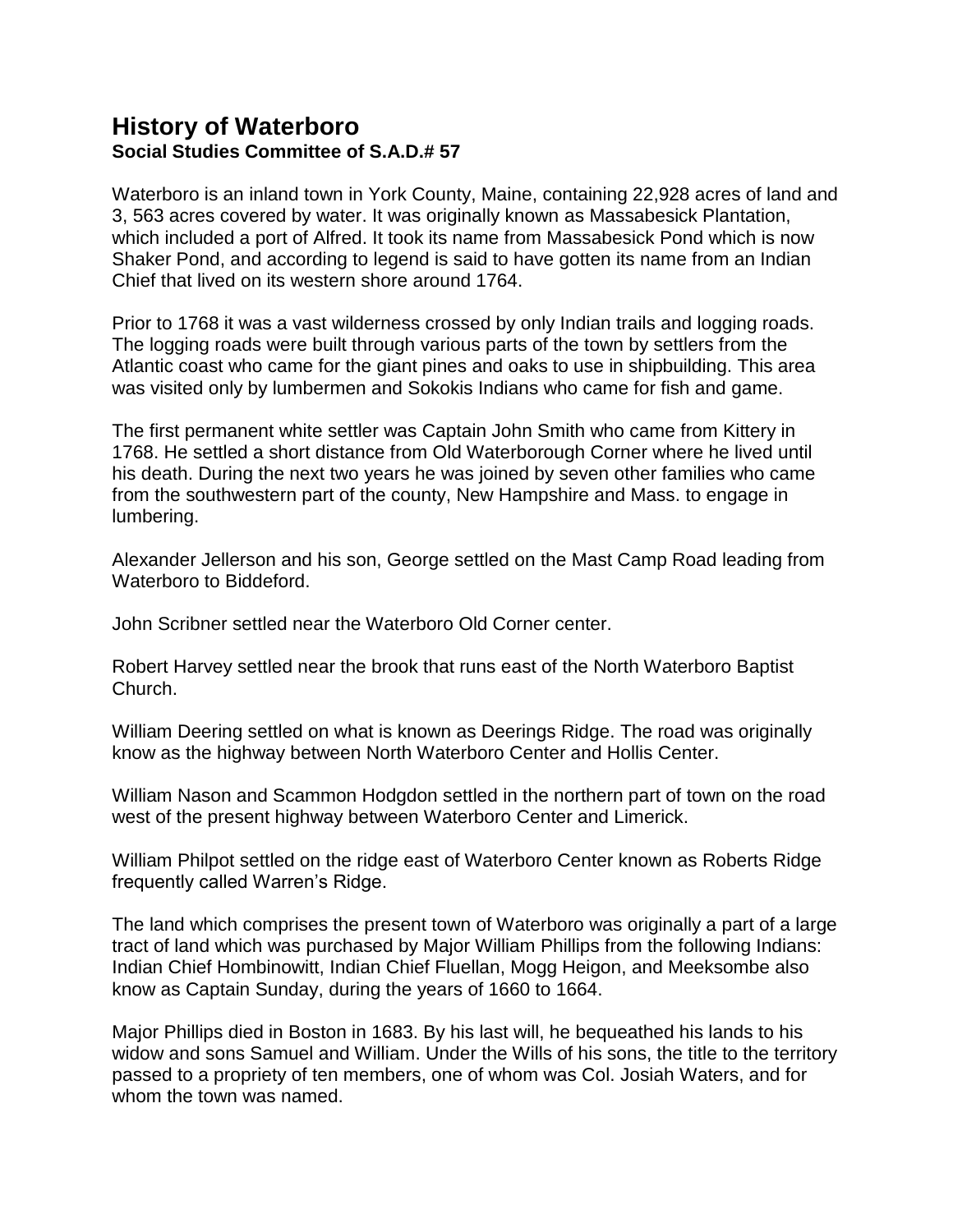Josiah Waters purchased most of the land from the other nine proprietors. The remainder of the land was divided into lots and sold to settlers.

The plantation of Massabesick became incorporated as a town to be known as Waterborough on March 6, 1787 by an act of the Senate and House of Representatives of the Commonwealth of Massachusetts.

The largest of the early settlements in Waterboro was at Waterboro Center, then know as "Carle's Corner" because of the several Carll Families in residence at the time of the town's incorporation. John Carle was the first settler and at the first town meeting he was elected Hayward and Fence Viewer. Ossipee Lake was long known as "Carle's Pond".

John's don Peter, built the "Old Tavern House" at the junction of the five roads accommodated travelers and stage coaches that ran between Boston and Portland. The stage line operated until 1840 when the hotel and stable was run by Porter Gilman.

### **First in Waterborough:**

The first town meeting was held on April 5, 1787.

The first church was organized at the Waterborough Old Corner, on October 27, 1791. The church is still active today.

The first doctor was Dr. Thomas Chase who moved here from Berwick and died in 1825.

The first lawyer, Grove Catlin who came here from Sanford and practiced law here for 15 years.

The first innkeeper was Samuel Dam. The first village was started at Waterborough's Old Corner and the second village was Carl's Corner which is now known as Waterboro Center.

The first school opened in Waterborough in a barn in 1784 taught by Samuel Robinson. Private schools were continued by 3 other male teachers, until 1795 when the town appropriated money for a town school and employed Nathan Hanson as the teacher.

### **The Railroad:**

The early railroad was organized and begun in 1848 in Portland but didn't reach Waterboro until 1863. When the railroad was being built between Alfred and Waterboro, there were plans to build it across a marsh at the upper end of Shaker Pond. Piling was driven into the soft ground and rails were layed. Three carloads of gravel were thrown onto the end of the track to be used as filling. When the men went to work the next day, the cars were missing and had sunk into the ground without a trace. So they had to rebuild the track on solid ground a short distance away. Some years later the railroad